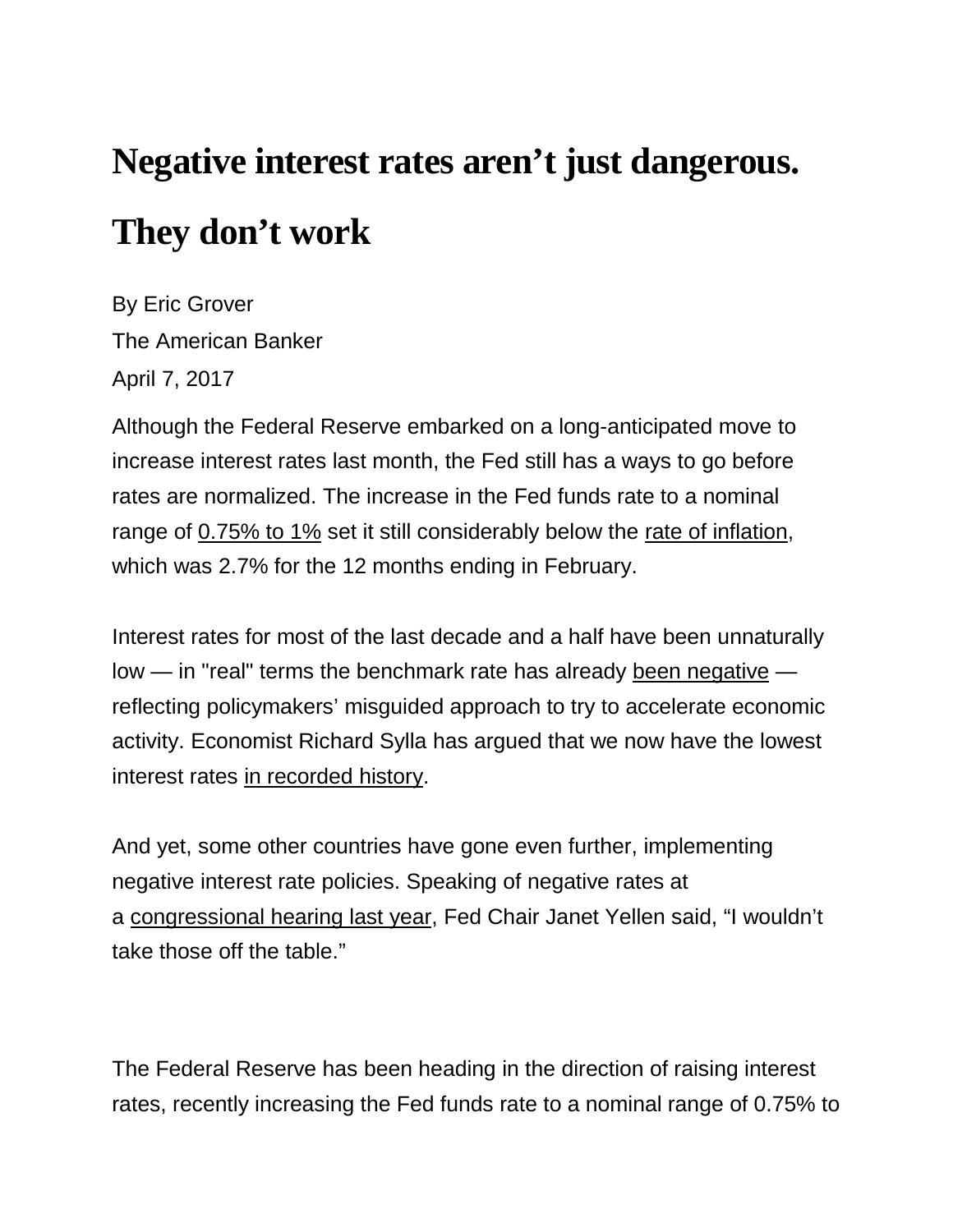1%. But at a hearing last year, Fed Chair Janet Yellen said she had not taken negative rates "off the table."

During the Great Depression, storied economists Irving Fischer and John Maynard Keynes entertained the idea of using negative interest rates to stimulate consumption and investment and thereby propel economic recovery. During and after the financial crisis, the notion gained currency that central banks needed to drive interest rates negative to stimulate shortterm consumption and investment to pump up moribund economies.

But a negative-rate policy is a dangerous idea, and the results are sketchy in countries where they have been tried.

Today, nominal benchmark interest rates in Japan, Switzerland, Denmark and Sweden are negative. A desired result from negative rates is that savers will start spending, helping the economy grow. But counterintuitively, savings rates in some nations with negative interest rates [have increased,](http://www.zerohedge.com/news/2016-10-13/nirp-has-failed-european-savings-rate-hits-5-year-high) reflecting economic anxiety, while negative-rate policies in those countries have had [other unintended consequences.](https://www.moodys.com/research/Moodys-Negative-interest-rates-in-Switzerland-Denmark-Sweden-are-having--PR_345731)

Interest rates are the economy's most important price. They dynamically allocate capital between consumption and investment today, and, in the future, between spenders and savers.

With negative rates, the idea is that forcing consumers and businesses to pay to hold cash in banks — which is a form of severe financial repression — will incent them to spend rather than save. If businesses are paid to borrow, in theory, they can justify investing immediately in all manner of projects that otherwise wouldn't clear normal internal hurdle rates.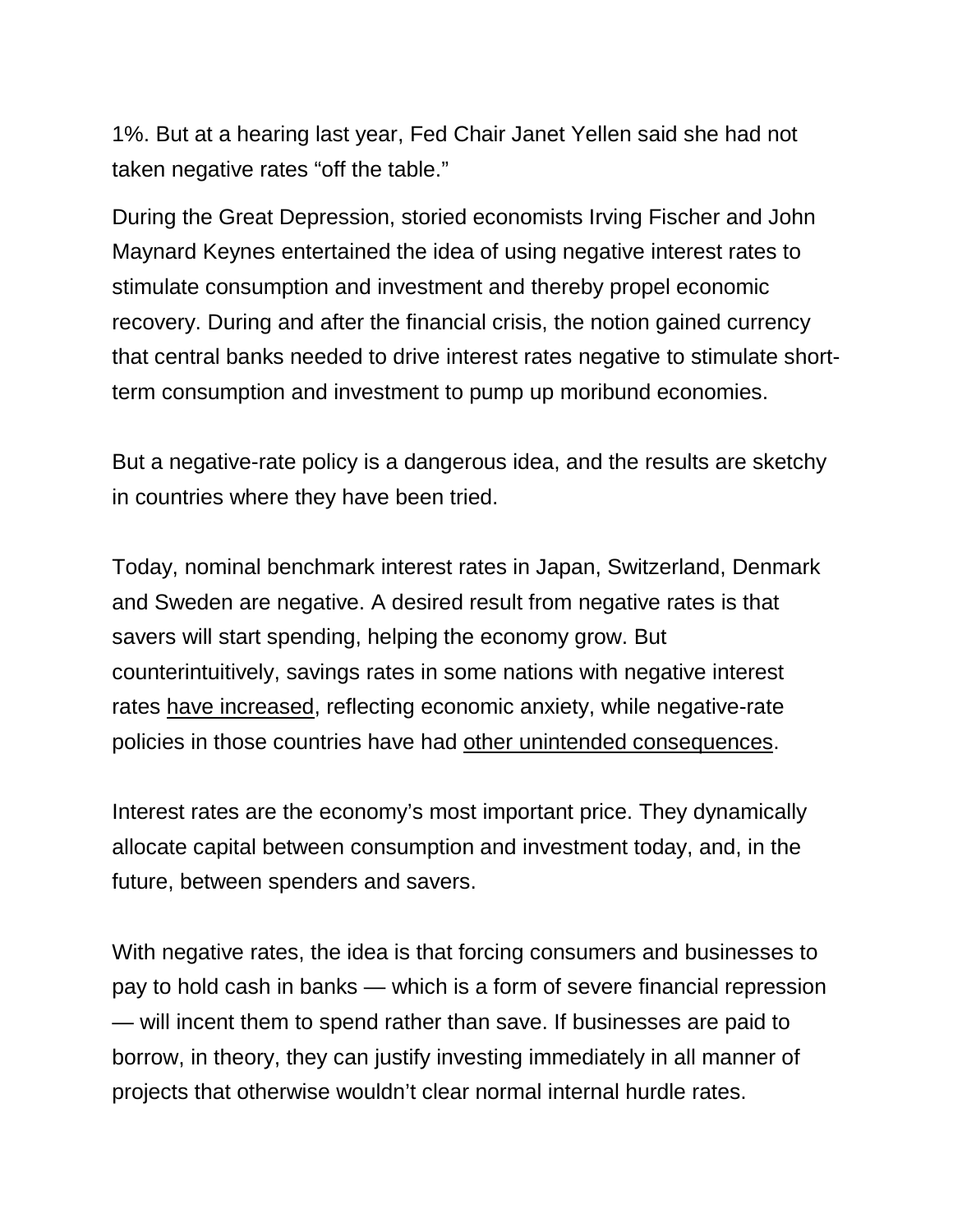But there's a fly in the ointment. Negative-rate policies assume the only way for people to save is to keep their money in a bank, which sets interest-rate yields on deposits. However, as long as cash exists, savers have another option. Rather than lose money, they can get a safe 0% return by storing cash under their mattresses or in safes, thereby frustrating central banks' purpose of spurring spending. Notwithstanding the cost of transporting, safeguarding and insuring cash, it would be eminently rational for them to fill their safes chock full of \$100 bills or 1,000 Swiss franc notes.

To make negative interest rates a viable policy tool for central banks, its proponents want to eliminate cash. In ["The Curse of Cash"](https://www.amazon.com/Curse-Cash-Kenneth-S-Rogoff/dp/0691172137/ref=sr_1_1?ie=UTF8&qid=1487011598&sr=8-1&keywords=curse+of+cash), Kenneth Rogoff, a Harvard professor and former chief economist of the International Monetary Fund, advocates phasing out cash — all but coins and small bills — to reduce tax avoidance and criminal activity, and to make negative interest rates potentially an [effective policy instrument.](https://www.bloomberg.com/news/articles/2016-09-07/harvard-economist-kenneth-rogoff-is-trying-to-kill-cash)

Prices allocate resources. Interest rates allocate capital. Negative or artificially-low interest rates misallocate capital, lowering productivity and economic growth. They create asset bubbles, which eventually correct sometimes bursting — increasing the risk of economic crises. And, negative interest rates affect wealth distribution, by punishing savers and rewarding debtors — those who hold inflating assets. Society writ large is made poorer.

Nevertheless, mortgage brokers, real estate developers and Wall Street, seeking to inflate equity-valuation multiples, benefit from low interest rates. The elephant in the room is the federal government, which is the biggest beneficiary. Artificially low interest rates hold down the cost of the